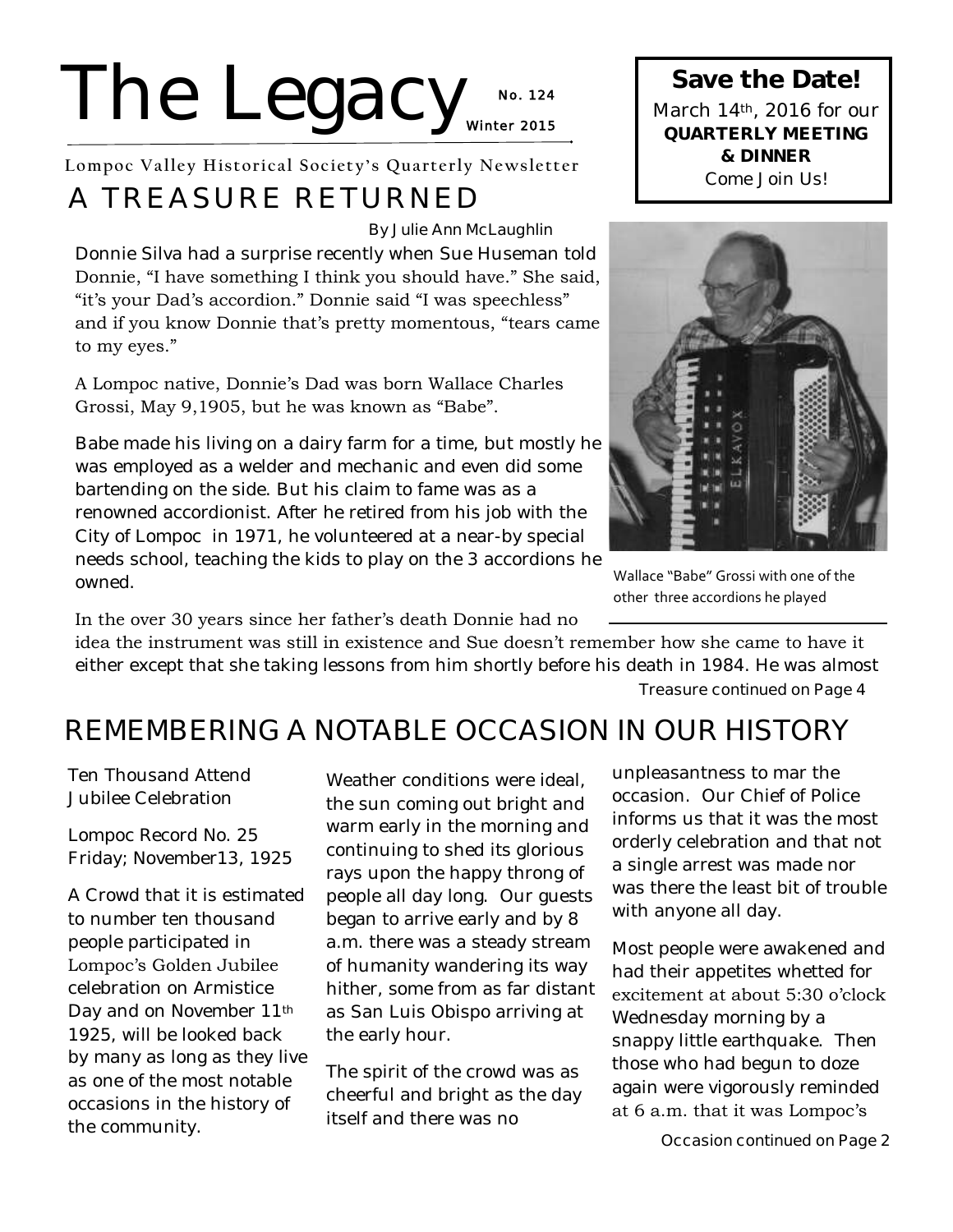#### **Occasion cont. from page 1**

Golden Jubilee by the booming of the morning salute.

And by 7a.m. everything was hustle and bustle in the city for everyone had a task to perform in entertaining the thousands of visitors who were to arrive that day. Everything had been carefully planned and we are proud to say that it was well executed.

There isn't any questions in anyone's mind but that the

celebration was a rip roaring success. Hail to the Legion boys and the way they put it over. Hail to our citizens and the willing cooperation that they gave in making the Golden Jubilee a success. Our visitors who remained over yesterday with us remarked over and over that the whole community seemed to be working together in this undertaking. Verily, it is the truth and the key to the success of the whole affair. Yea, we were all back of the celebration.

The parade in the forenoon was one of the most remarkable features of the celebration and eclipsed anything of the kind that has ever been attempted here before. The parade first of all was handled right and showed thorough organization. Then it was a large parade. It extended over thirteen city blocks when it was moving which means that it was considerable over a mile in

length. And it was a parade of real merit in that it had many excellent displays and artistic touches. As a southern visitor remarked yesterday. It must have been a difficult position for judges in giving prizes as there were so many worthwhile floats, etc.

The speaking and exercises at Ryon Park, which came immediately after the parade, was the best of the sort we have listened to for a long time. Following the playing of the "Star Spangled Banner" by Santa Maria band a brief and appropriate introduction was made by C.J. Smith, Commander of the American Legion Post. He was followed by mayor A.C. Whitemore who warmly welcomed the throng of visitors. Atty. A.G. Balaam made the address on "Old Timers of Lompoc" and gave the audience a delightful picture of pioneer days in Lompoc Colony. Judge Ira Thompson of Los Angeles was the speaker of the day and was a forceful speaker whom everyone enjoyed listening to.

Then followed the big free barbecue with the choicest of beef and other good things to eat that was served a la cafeteria style. Eighteen hundred people were accommodated at the

long tables at each sitting and the monster picnic was so inviting that superior court judges, Judge Ira Thompson of Los Angeles and Judge S.E. Crow of Santa Barbara, declined an invitation to come up town to a dinner that had been especially prepared for them in order that they might enjoy a real barbecue dinner.

After the Barbecue came the horse races and as usual these events created lots of interest. These followed the football game between Santa Barbara Legion and the Lompoc Football team. This proved to be a thrilling and grueling contest that ended in a tie with zero score for both teams.

The reception and reunion for the old timers, which was held during the afternoon at Foresters hall was something of unusual appeal and no doubt was one of the happiest events of the celebration.

The special show at the Lompoc Theatre attracted a packed house and Charley Poulsen's Golden Jubilee Song went over big. Next was the Fireworks. The Japanese association furnished fireworks that were fired during the afternoon at the football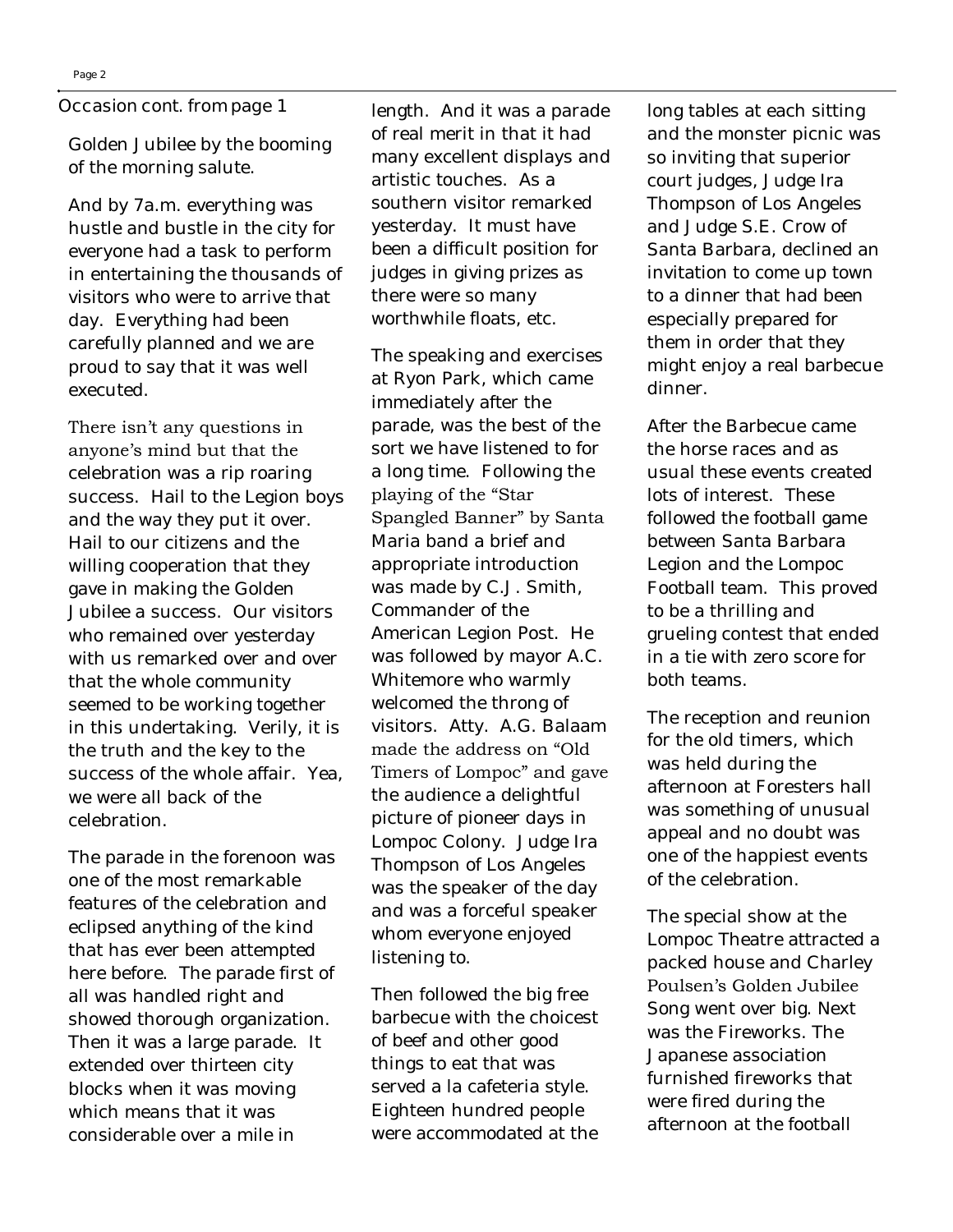game and also in the night display and they were extra good.

The dances - three dances brought the celebration to a fitting close. The old timers had a wonderful dance at Foresters hall and there was a full house at Odd Fellows hall where the Canterbury orchestra played. At the Lompoc Theatre Campbell's orchestra furnished the music and the hall was filled to overflowing.

The visitors all seemed to enjoy the celebration and our home folks are satisfied that it was a real success.

Charles Poulsen was invited over to the Old Timers Dance to sing the Golden Jubilee song for them. The song proved to be the climax of a happy evening and the young composer warmly applauded.

*(Karen Paaske discovered this article in the hard bound Lompoc Record Newspaper books that until recently were in the basement of the Lompoc Library and are now stored in our vault.*

*These newspapers are available at the Library on microfiche, but are worn from use.*

*We have digitized the Lompoc Journal and have plans to digitize and microfilm the Lompoc Review. Hopefully the Lompoc Record can be digitally preserved as well. )*

"Metadata is a love note to the future." Jason Scott

## **Beverly Morehart Preece** stopped by

to see us one day. Beverly is the model on the poster that she holds. Photo taken in 1947 when she was just 16.

Being the Step daughter of Chuck Bodger, she was asked to pose and wear a blue dress. She didn't own one so she borrowed it from her friend Eleanor Bailey. It was a windy day and she worried about her hair and that the flowers would loose their petals. She said that they used Wesson Oil from Safeway to make those peppers shine!

What a treat to visit and hear her story. A pretty little piece of our local history!



Poster is in vibrant colors and those colors can be viewed on the Historical Society's Facebook page.

**N o. 124**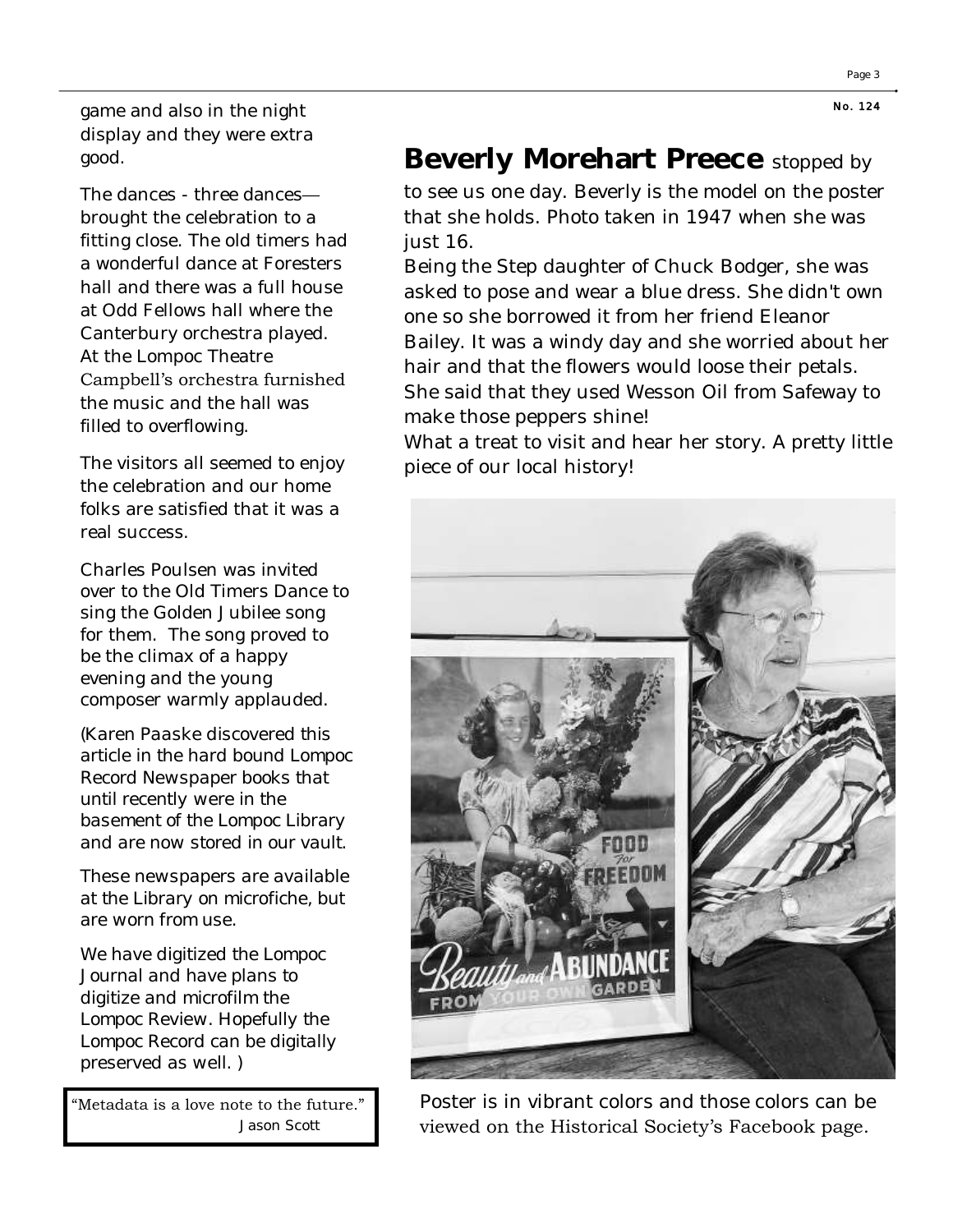#### **The Legacy**

#### **Treasure continued from page 1**

79 years old at the time.

Joe Avila remembers that it was the accordion that he played at the Odd Fellows.

Ardeane Eckert is sure it is the accordion he played when he rode in parades with her Uncle, Joe Machado, on the Elks' wagon or in the back of a pickup truck.



Everyone seems to have fond memories of Babe and his accordions. "I have something of my Dad's. I will never forget that moment," said Donnie. "This accordion has been many places all over the Central Coast. It's been to more parties than I have." She laughed. Many thanks to Sue Huseman for safeguarding and returning this treasure to Donnie. "She has made me so happy."

**Digital Preservation of Pioneer Family Photos Begins…**

Over 600 pages to date have been scanned, about one tenth of the collection but the real work is to link each photo on a page of 4 or 5 photos with a unique identifier (an assigned name usually a number) so that the information or story (who, what, where, when and sometimes why) can be attached and preserved together as part of digital file. Then the file is indexed and searchable. Scanning is time consuming but the easiest part. The real work is to gather the metadata for these files. What's metadata? I'm glad you asked. Metadata is a lot of stuff only the computer understands, it's also the code that only programmers understand and it's the information mentioned earlier.

Who or What is in the photo; Where was it taken; the date it was taken and finally the story behind the photo or subject. And that's where you come in. I'm posting these photos on the "Hodge Podge of Miscellany" Blog with what information I have and I'm hoping you'll go there and comment on the photos. Any constructive criticism would be appreciated. Feel free to correct my spelling, punctuation or even my grammar but what I looking forward to is the fact checking and the stories you have to

## **Notes from your Treasurer…**

 **Jeannette Wynne**

**As we near the end of 2015, I wanted to remind you of a couple things;**

**(1) If you wish to make a monetary tax-deductible gift to your society, now is a great time to do so. I can provide you with a receipt for tax purposes.**

**(2) Coming up is our "Christmas"** 

**Dinner Monday, December 14th.**  *Please have your dinner reservations in the mail by December 5th* **so I will be able to give Pastor Doug a count one week prior to the event!**

### **I can't tell you how much I**

**appreciate your prompt reservations for our great dinner gatherings. I look forward to seeing you there!**

**You'll find the reservation form in this newsletter.** 

**Any questions? Call me at 737-1170.**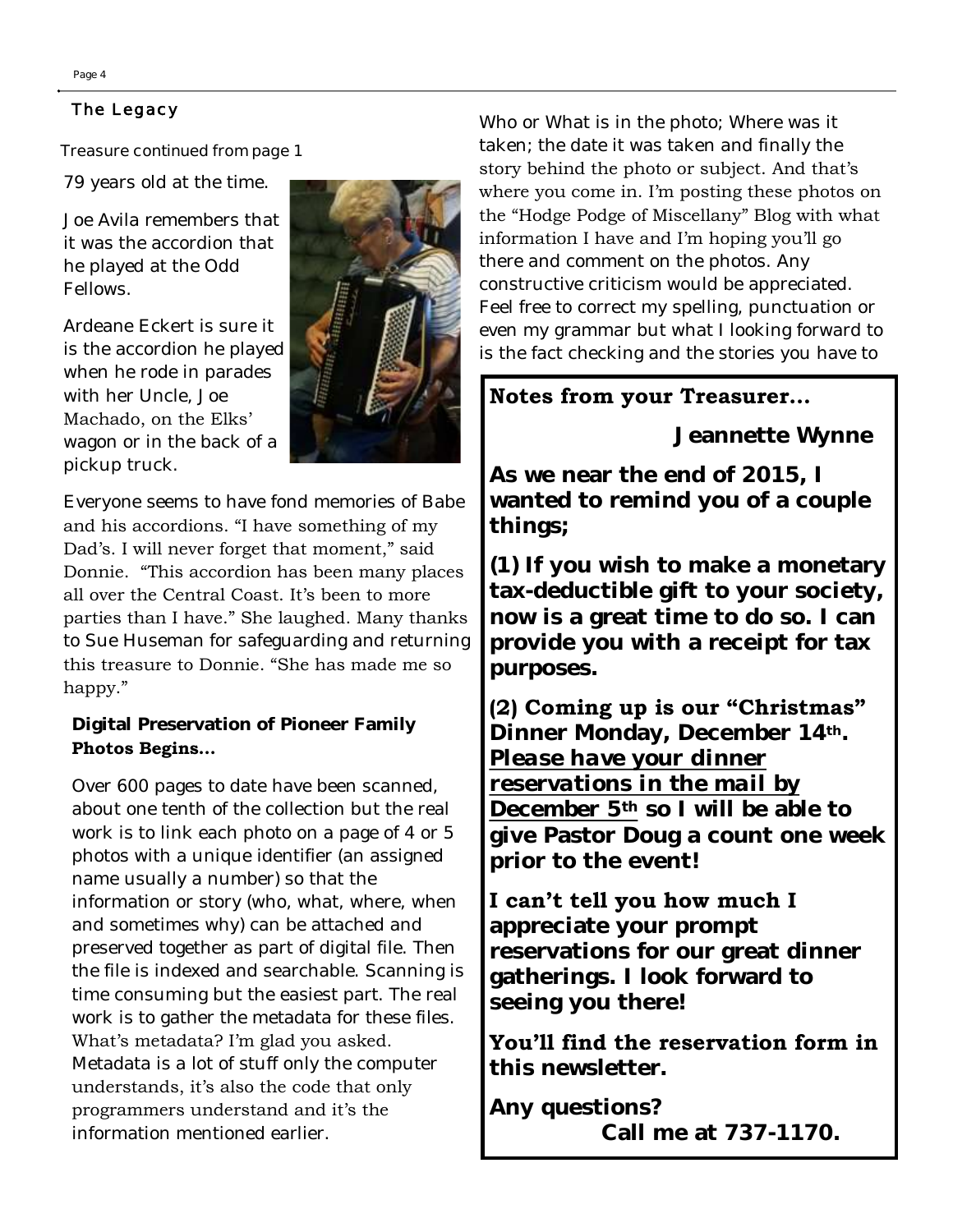The photo below and the corresponding label from a photo album has the who, what, when that would be included in the metadata, but it tells a rich story as well that needs to be preserved along with the



The photo to the right is from the Henning Album and the information I have is that it is the "Henning Home" (who and what); the address,"1113 North A Street (where); and the date, "Christmas 1964" (when).

What questions do I have? Were the lights a one time thing or a yearly event like the Victorian decorating done at the Spanne House. Who else in town decorated in the 60's? Speaking of the Spanne House, are you going to one of the open houses this year? Have you seen the 6ft jewel tree yet? (shameless plug) But in all seriousness I do hope you do visit:

**hodgepodgeofmiscellany.blogspot.com**  and participate in the preservation of Lompoc's History. I'll see you at the Holiday Dinner on December 14th.  $\odot$ 

## **Former Lompoc High School Home Economics Teacher Dies**

### By Myra Manfrina

**Geraldine Young**, taught many Lompoc High school girls Home Economics during the 1970's, and as her obituary said: " She was a gifted teacher, seamstress and elegant hostess; she could give a bridal



tea in the morning, host a sit-down dinner for ten in the evening, and in between sew a costume for her son's school pageant."

*Geraldine "Gerry" Young picture from 1965 Yearbook Taught Sewing from 1965 to 1988*

Gerry was born in Oregon in 1922 and died in Boulder, Colorado, on Sept. 22., at age 93. After she and husband Col. Hugh D. Young had traveled the world in the military, they came to Lompoc and Vandenberg AFB with their son and daughter Greg and Karen Young. Their home was the former Charles and Frances Bodger home on East Central Ave.

 When she retired from teaching she moved to Santa Barbara where she took up ballroom dancing, and danced in competitions until she was 90.

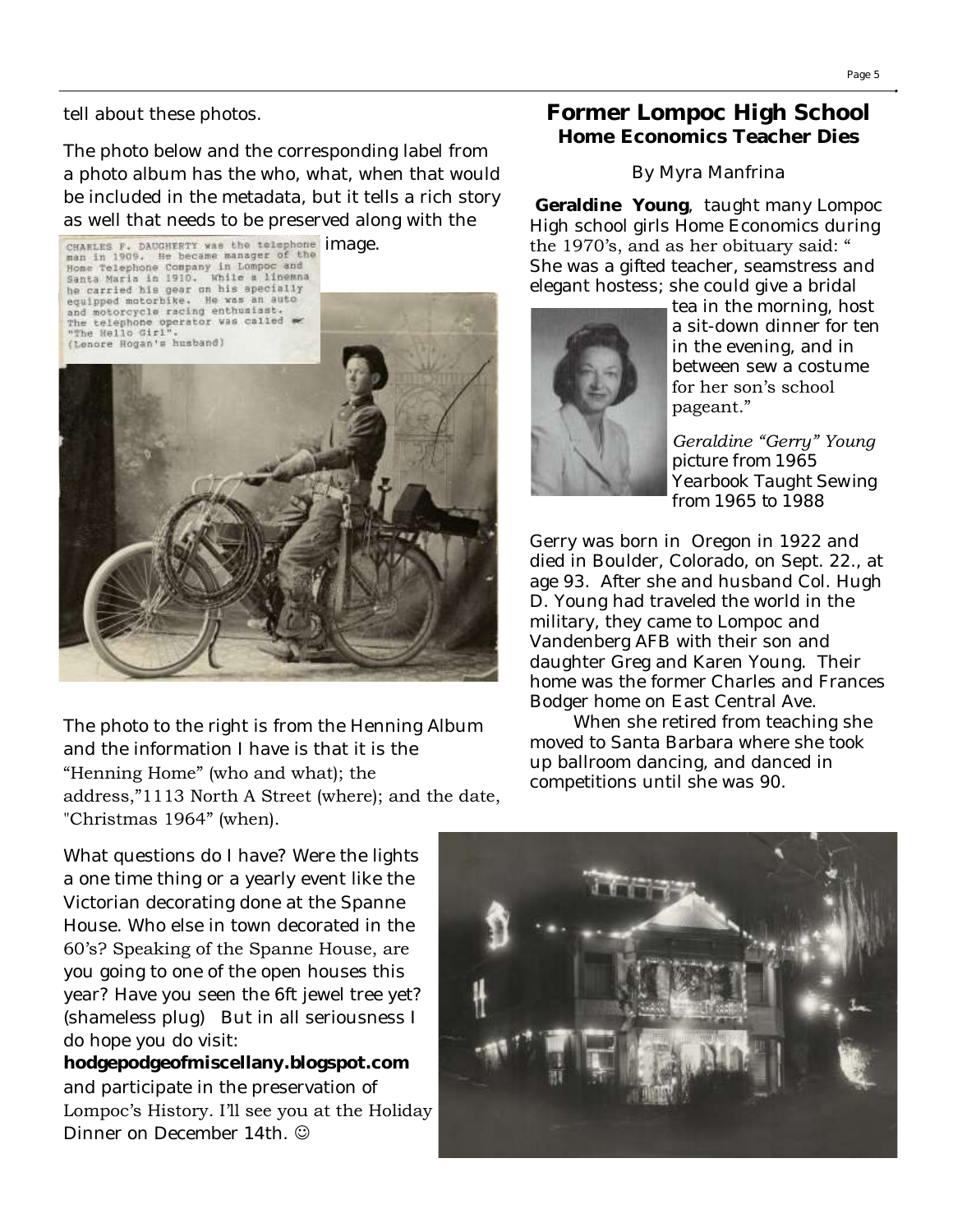## **Don Ray Passes**

#### Written by Myra Manfrina

For many years Don Ray engraved our memorial plaques, and donated his work with loving dedication. We were very saddened to learn of his passing.

 Don was born in 1921 to Sam and Irene Ray in Ontario, Canada and moved to Lompoc when but less than a year old. Don and I met in Kindergarten, and went all through school together, and graduated in the Class of 1939.

 When we were in grade school the teachers would have Don and me write the lessons on the blackboard, as we had good penmanship. In 6th Grade we did a chalk painting together of a brilliant parrot with flowing tail feathers. We tried to find that painting in later years, but it was long gone.

 After a career of engraving and jewelry work in Santa Barbara, he moved in 1960 with his wife Doris to Buellton where he operated a service station with his brother Richard Ray. He later worked for the City of Solvang's Municipal Utility Dist., retiring in 1986.

 Don's wife, Doris, his brother Richard, and his sister, Luella Shell, of Santa Maria, survive him along with four children and many grandchildren.

 Luella graduated with the Class of 1933, and is one of two surviving members of that class. The other is Lawrence Archer. Both are 100 years old and our oldest living High

School Graduates.

*Don Ray with his brothers and sister Arthur, Don, Richard And Luella All Graduated from Lompoc Hi* 





**Don Ray** *In 1939 on High School lawn before school, on Hick's Day very strict English Teacher, Gertrude Bowen, ordered him to go home and put on some clothes. Miss Bowen was feared in our school years, but beloved when thought of in later years.*

**August, September, October 2015 Memorials & Membership** Welcoming New Members **Susan Warnstrom Mary (Reed) Ward** Total Number of Members: 458 Memorial Contribution in Honor of **John "Jack" Dreese Ed Everett Domenico Signorelli Gene Friis Margaret Mange**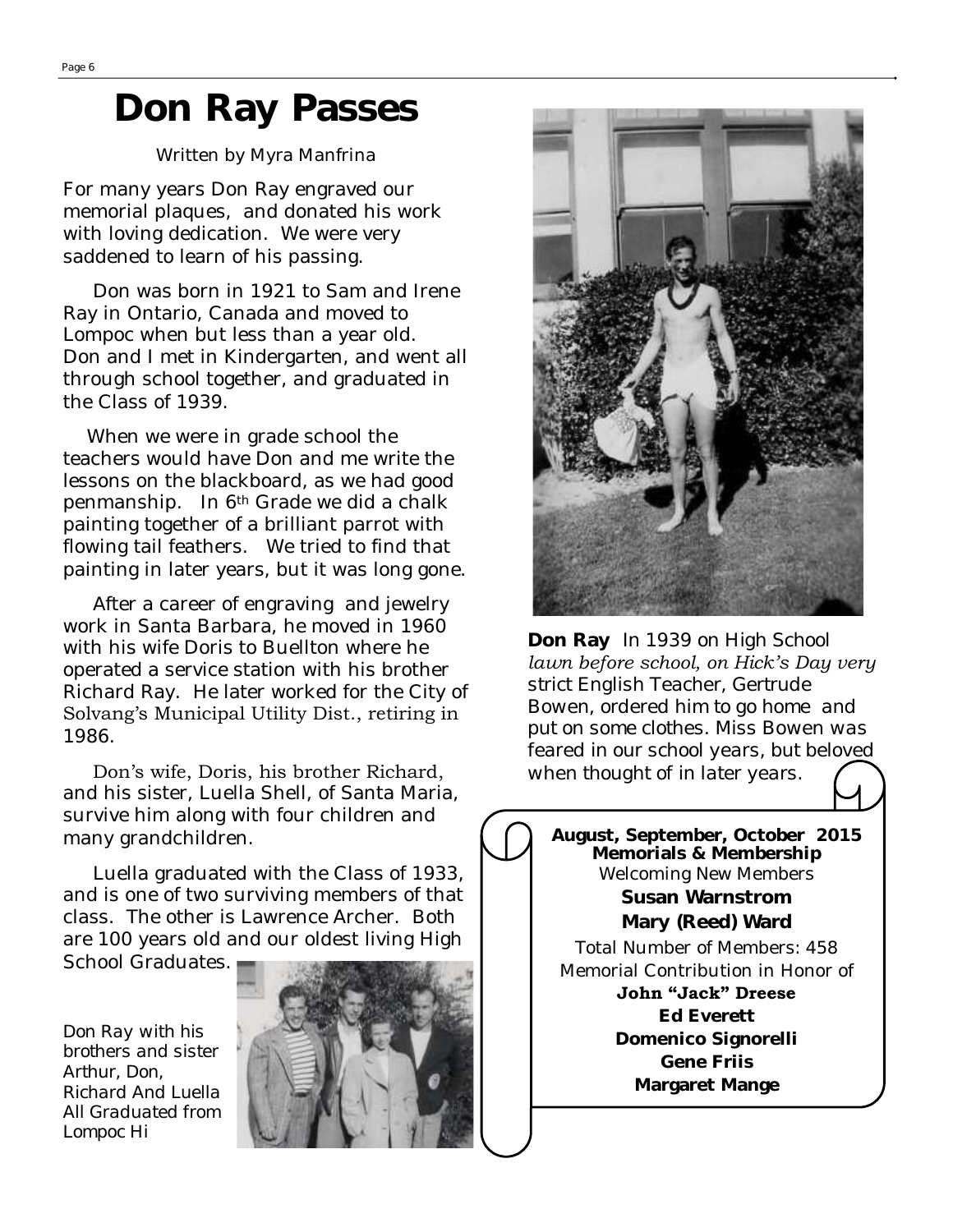# Karen's Chronicles

Labor Day festivities, enjoyed by members, guests, and the class of 1965 had large turnouts. Many thanks to the Elk's, the River Bottom Boys and those who helped facilitate the Ryon Park BBQ.

The Christmas Holiday Party has a very special speaker: Cynthia Carbone Ward lives on Hollister Ranch, writes for the Santa Barbara Independent and a wonderful blog called "Still Amazed". Check it out for her articles on our local area. Pastor Doug always does a wonderful job with food and decor and has kept our rate the same in spite of food prices rising, I hope many will come, as last year's attendance was quite low.

Around the Historical Society, Sue Canfield Harrell, Sue Huseman, and Lynn Romine have been helping out in the reference room and that help is so appreciated. Ardeane and her crew are decorating for Christmas. Soon a new roof will go on the blacksmith shop, and we hope to start work on the yard area. Mary Braitman, Ed Everett's daughter, allowed us to hold a garage sale at his home bringing in \$2200. She also donated money after selling some firearms. Board members worked tirelessly on this sale for many hours.

Our congratulations to Joe Avila and Brian Donelson and the Model T for their Los Alamos Parade first place finish in Antique Cars!

After 2 terms as President, and starting a 3rd, looking back at the accomplishments seemed a prudent thing to do. During the 4 years, projects included new heaters for the house and reference room, new roofs

on the outer building, a complete museum remodel, restoring the front area of the house & removal of 2 palm trees. Thanks to many generous donations, those expensive projects could be managed. Harvey Wynne administered all the jobs. The Old Lompoc Journal is online and currently working on the Lompoc Review for the CA Digital Newspaper Collection. Yearbooks: Thanks to Laurie Lane for obtaining 3 boxes of Cabrillo Yearbooks. Lompoc High School Yearbooks still needed: 1992 to 2015. Have very few middle school yearbooks... Donations would be gratefully accepted!

January is coming soon and all of our roses will need to be trimmed so volunteers are needed!

**If you would like to receive future newsletters only by email, please send your email address to [kpaaske@verizon.net](mailto:kpaaske@verizon.net)  (newsletters Cost a lot to print and mail)**

### **New Board Member**

Lynn Benedict Romine has graciously accepted a position on the Historical Society's Board. Lynn is the daughter of Benny Benedict. Her family been here in Lompoc for 5 generations. We'll benefit from that pioneering spirit. Lynn's enthusiasm is positively contagious and a welcomed addition to our merry band.